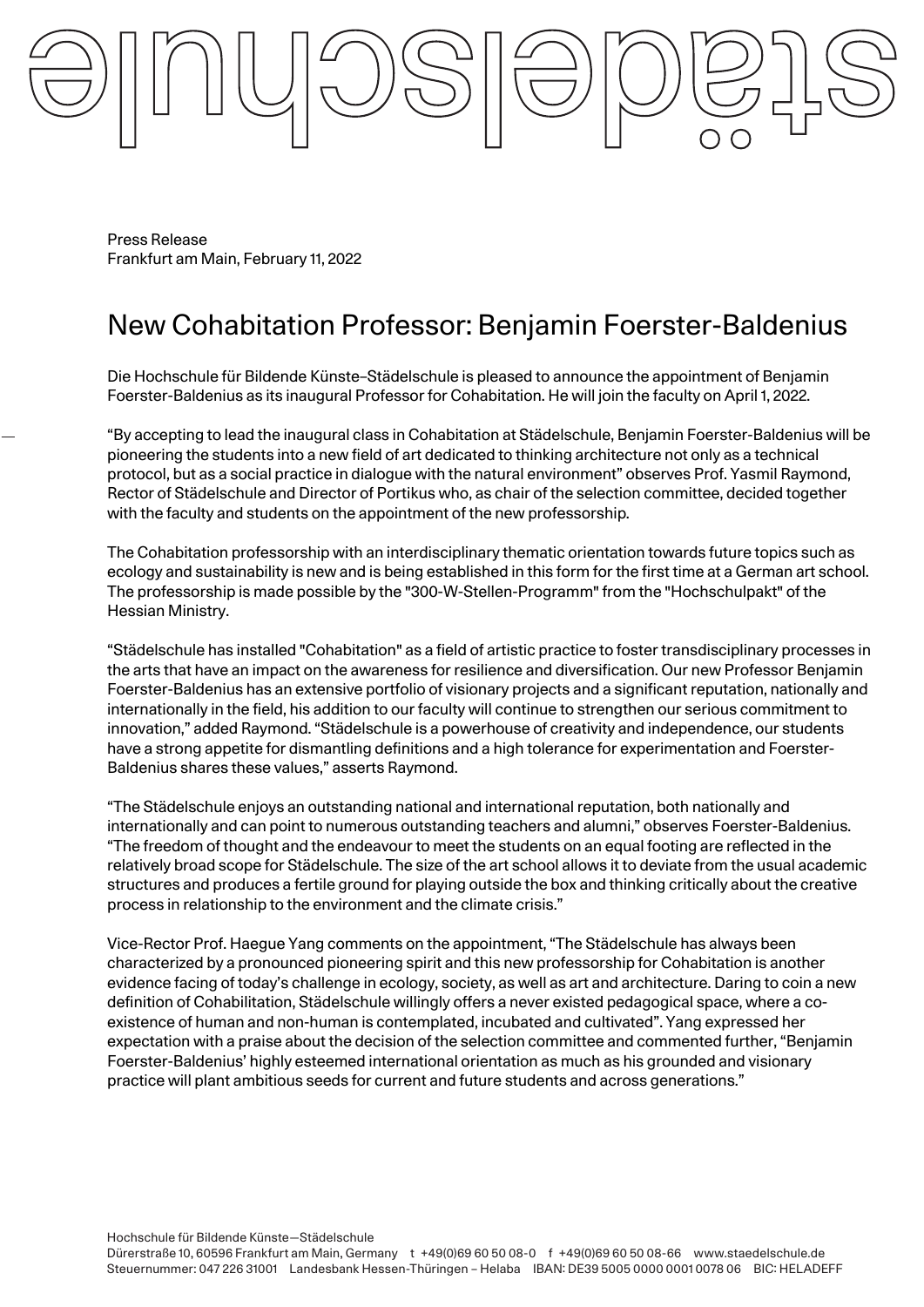## The new Professor

Benjamin Foerster-Baldenius is a performing architect, a hybrid between space designer and situation maker. As such in 2021, he won the golden Lion at the Venice Architecture Biennial with his collective raumlaborberlin. His work stands emblematic for an approach to architecture and urbanity that manifests a radical turn from a practice that serves the real estate market and the building industry towards a practice that plays a lead role in all current struggles and debates around a changing climate, sustainability, shrinking material resources and creating futures with all lifeforms on this planet. Foerster-Baldenius strives for transdiciplinary approaches in learning, making, and doing, he is a brilliant researcher, networker, and charismatic fighter for new forms of resilient urban practice. With him Städelschule will install a laboratory for cohabitation with the city of Frankfurt as its first and foremost testing ground.

He describes his vision for his professorship at Städelschule as follows: "The production of space has been disconnected to the production of buildings. Space is the product of social interaction, buildings are the products of the market. But architects today are not only jammed between these two diametrical understandings of their practice, they also have to take care of the carbon footprint, the origin of the invested money, the urban environment, non-human victims of their design, political power structures, and their own life. I believe that the path that leads through this jungle of parameters into more resilient architectural practices that search for joyful spaces of cohabitation, can only be found collaboratively. And I believe that the institution to develop models of education for the design of these must be an art school. I am looking forward to this exploration with the students at Städelschule."

Foerster-Baldenius has studied architecture at TU and HdK Berlin and the Royal Danish Academy of Arts in Copenhagen. He plans, draws and realizes installations and interventions in public space, makes scenographies, and dramaturgies for stages, squares and exhibitions and develops event and teaching formats. During the pandemic he realized, among other things, the construction of the *Sommerbau* for Künstlerhaus Mousonturm in Frankfurt and the *Third Space* for the Düsseldorfer Schauspielhaus as two temporary open spaces for analogue encounter.

He has won the Schelling Prize for Innovation in Architecture with his early work *Hotel Neustadt* and since then designed and produced, displayed, published and performed worldwide with growing attention. He has been a Professor at the Academy of Art, Architecture and Design Prague (VSUP), the Folkwang University of Arts Essen, the Royal Academy of Arts in the Hague and has worked in teaching positions in many other European Universities. He is also the founder, dean and board member of the Floating University an awardwinning Nature/Culture learning Space in Berlin.

### **Städelschule**

The Hochschule für Bildende Künste–Städelschule has been under the sponsorship of the State of Hesse since 2019. Over its 200-year history, the art school has become synonymous with leading contemporary artists and has a strong reputation worldwide. Since its establishment in 1817, the Städelschule's profile has been renowned for its interdisciplinary combination of process-driven practice and experimental research and has an outstanding position among state art schools in Germany, of which three are in the State of Hessen. The Städelschule professors and alumni are regularly among the winners of major European art prizes. The latter include three Golden Lions (alumna Anne Imhof, 2017; alumnus Prof. Dr. Franz Erhard Walther, 2017; Prof. Tobias Rehberger, 2009) and a Silver Lion (Prof. Hassan Khan, 2017) as well as seven representations in country pavilions at the Biennale di Venezia between 2005 and 2017 (alumna Anne Imhof, Germany, 2017; alumnus Danh Vō, Denmark, alumna Flaka Haliti, Kosovo, and alumnus Simon Denny, New